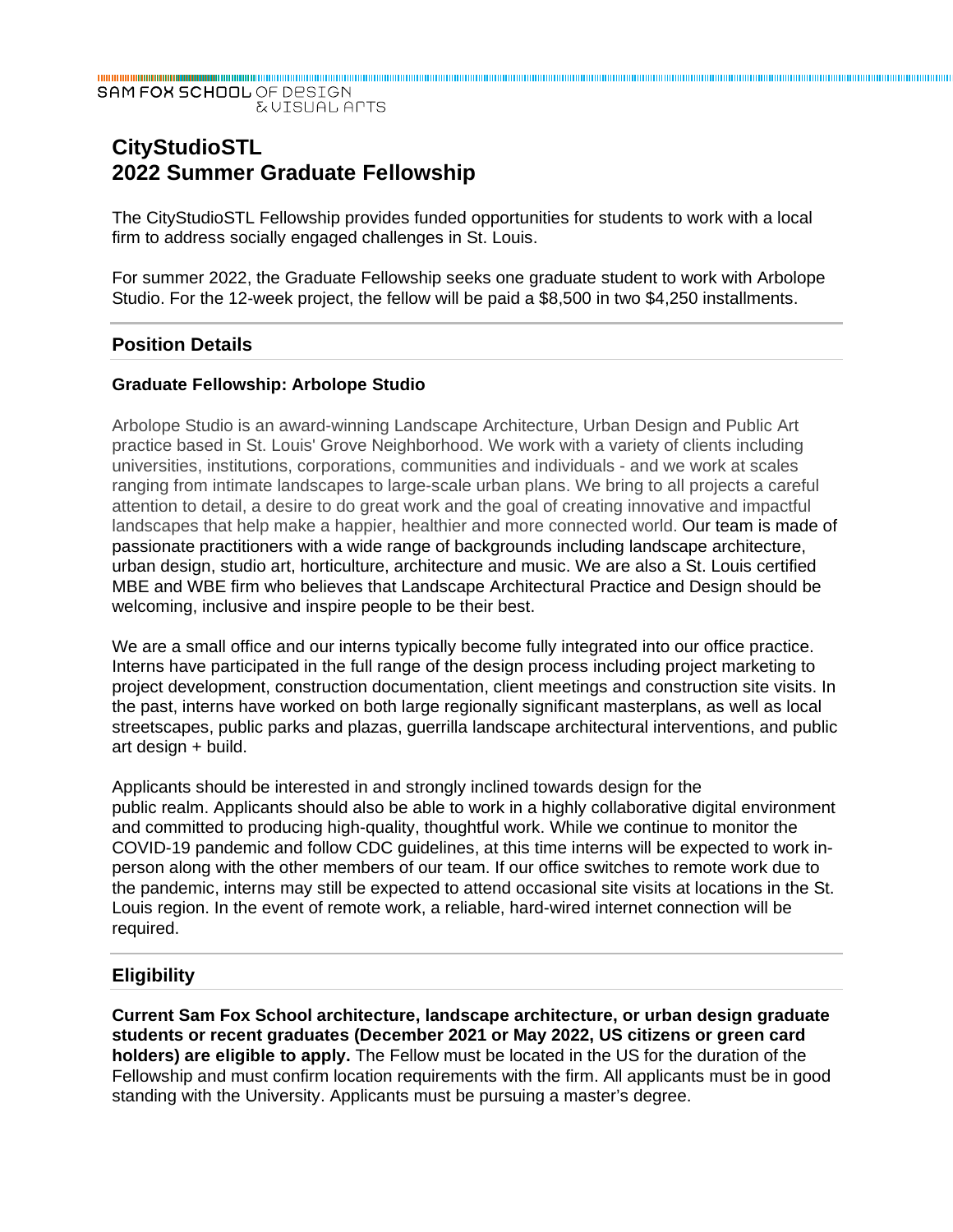Applicants should be highly proficient in the Adobe Suite (InDesign, Illustrator, Photoshop) and Rhino for 3-D Modeling. Candidates with experience using AutoCAD for drafting is a plus. Candidates with experience and strong craft related to physical modeling, using the wood/metal shop, and with power tools is a plus. Candidates with experience using laser cutters, 3D printing, CNC Milling is a plus.

## **Timeline**

March 7, 5p — Preferential due date for early applications

March 21, 5p — Applications due

June 6\* — Fellowship begins

Late June — Midpoint check-in

Mid July — Final check-in

August 12\* — Fellowship ends

September — Concluding event or feedback provided

\*Dates may vary and are established between the firm and fellow

## **Program Expectations**

Interview applicants will be expected to:

- ‐ **Coordinate and schedule** an interview with the firm
- ‐ **Respond in a timely manner** to communications to and from the firm
- ‐ **Disclose other possible conflicting summer opportunities**

Fellowship recipients will be expected to:

- ‐ Complete a 12-week civic or social change project in St. Louis at the host firm, working actively with firm staff to complete assigned project(s).
- ‐ Work average 40 hours/week in the host firm office.
- ‐ Participate in host firm social and professional development activities.
- ‐ Attend at most 3 lunches/meetings with Office for Socially Engaged Practice representatives during the summer to discuss experiences and opportunities.
- ‐ Share Fellowship experiences with other students in fall 2022 and spring 2023.
- ‐ Provide feedback on the Fellowship program.

## **Payment Information**

The CityStudioSTL Graduate Fellow will receive two \$4,250 stipends for the completion of their project work, totaling \$8,500. The first stipend will be available in May, and the second will be available in early July, pending successful participation in the program to that point. To receive these payments, the recipient may need to submit materials to the Sam Fox School Business Office.

Payments provided for the purpose of assisting the recipient in the pursuit of study or research may be treated for tax purposes as a grant. If the recipient is a US citizen or considered a resident alien for US tax purposes, then the transaction is taxable and reportable in the US and will be reported on a stipend letter.